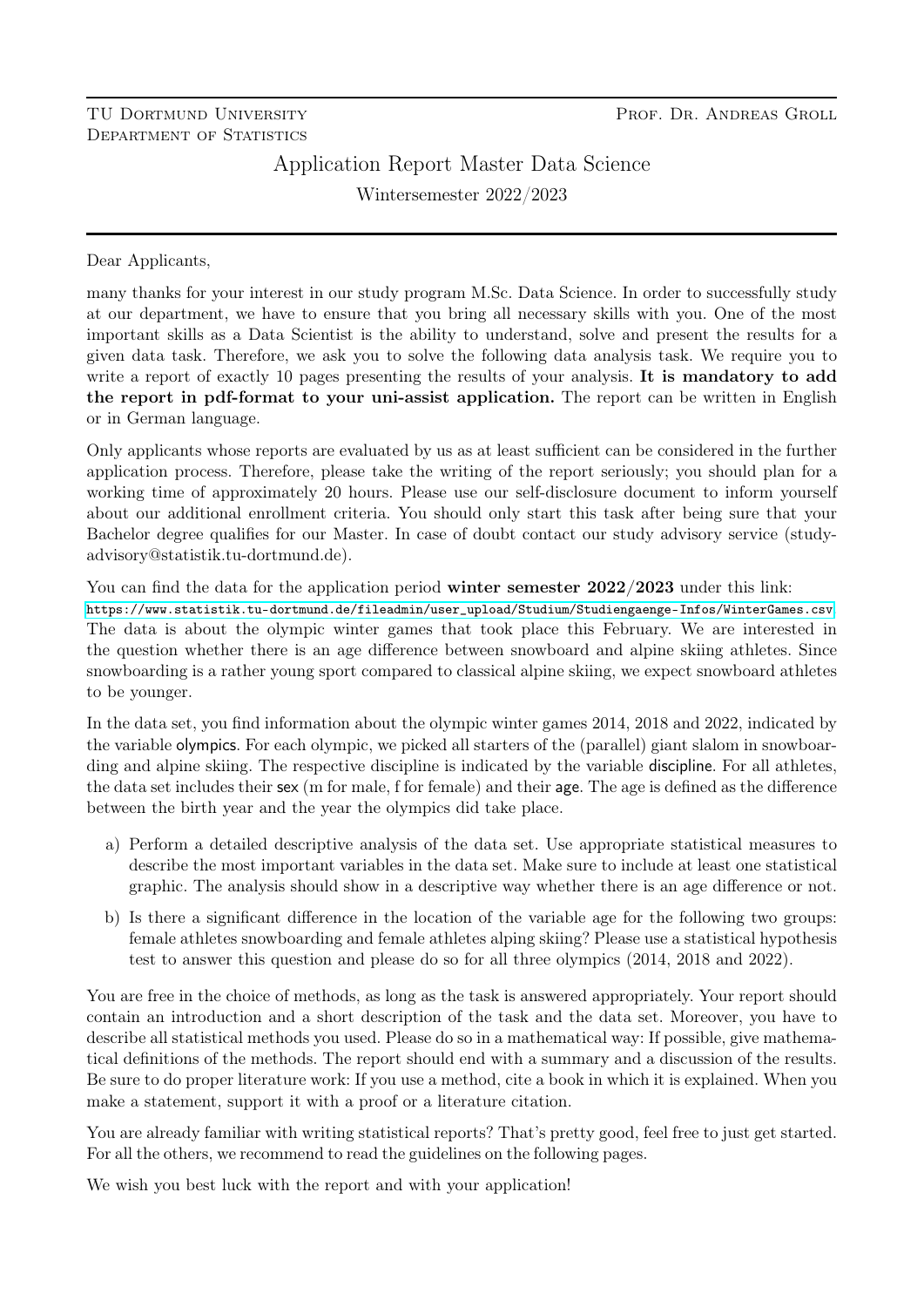## Important notes on writing statistical reports

On the following pages, we will give you a lot of advice on how to write a statistical report. There are some things you should stick to, some other aspects are optional. Much depends on the task at hand and your approach to solving it.

- Layout: The final layout is your own choice, however, some rules of thumb: Line spacing 1.5 times, font size neither too small nor too large (e.g. 12p for Times New Roman), uniform font throughout the report, sufficient margins.
- Structure: The following list is a basic framework for the layout of a statistical report. It gives relevant information about the required sections and some basic information about their contents. An individual report can deriviate from this structure, e.g. by introducing additional subsections, but at its core, the report should follow that structure.
	- i) Title page (1st page): It should include your name, the name of the project, the current date and it should have a nice layout. This is the first page we see from your report, so the first impression should be a good one.
	- ii) Table of contents (2nd page): List all sections and subsections, including appendix and bibliography with the respective page numbers. This should be done as simply and clearly as possible. Most programs can automatically create a neat table of contents, you should use such functionality.
	- iii) Introduction / motivation (approximately 1 page): Give a short motivation for the given problem. Why should one be interested in solving it? Do not write: I am doing it because it is the application report, but give a real-world motivation. Briefly describe the exact problem, your approach to solve it and present the main result: this is not an adventure story that has to be thrilling, on the contrary, you should state the final result in the introduction. At the end of the introduction, give an overview on the structure of the report.
	- iv) Detailed description of the problem (approximately 0.5 to 1 pages): What is the exact task? Do not copy-paste from the task definition, and try not to repeat what you have already written in the introduction. Be as exact as possible, give some *research questions* you want to answer in this report. Also, have a first look into the data, from a technical point of view: Where does the data come from? How were they collected? What are the variables, what is the scale level of the individual variables? Are there any missing values? Do not make a long list (a table in the appendix is sometimes a good alternative), and keep the task in mind. Do not give unnecessary information that is irrelevant to the task.
	- v) Methods (up to 4 pages): Give a sound description of the (statistical) methods used in the report. You can expect that we know all basic mathematical stuff, like, what is a sum, a logarithm, an arithmetic mean. Any advanced statistical method you use, like, for example, a histogram, a t-test or a decision tree has to be described and defined. Make sure the description is mathematically sound, you can define most methods in a pure mathematical way. Try to do so. In addition, explain how the methods works. You can also mention advantages and disadvantages of the method. Add references to appropriate literature, you did not came up with the method yourself. This section can be further divided into individual subsections of the described methods.
	- vi) Evaluation (up to 5 pages): In the evaluation, answer the questions given on the first page using appropriate statistical methods. This evaluation can be further divided into individual parts for the individual subtasks. You should make one subsection for the descriptive analysis. Give us insight into the data. Add some statistical numbers, for example, describing the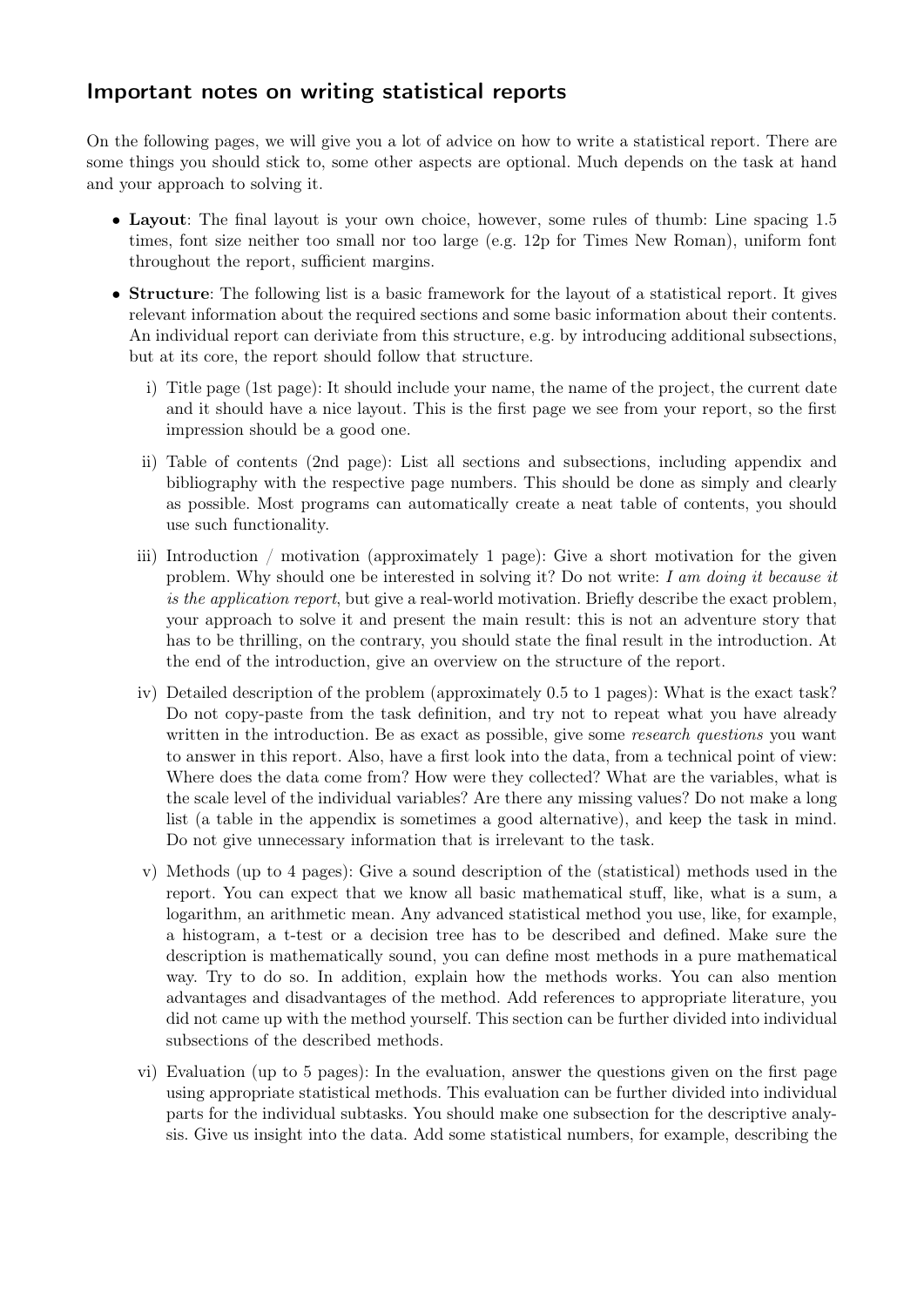location and dispersion of the data. And, this is a must: Add a statistical graphic. Please choose a graphic that is appropriate for the task, make sure that it looks nice, that it shows the relevant information, that it does not contain any unnecessary information and it must be self-explanatory. In the second subsection, answer the second task. Justify the choice of your method. Apply the method and show the result. Another graphic might be necessary here, depending on the used method. Be neutral, don't interpret the results yet. Let the numbers speak for themselves.

- vii) Summary (approximately 1 page): Brief recapitulation of the project's research question and of the most important results. Try to answer every research question in the summary. Discussion and interpretation of the result in context of the real world context. Open question, further topics that could or should be analyzed. The summary should be readable and understandable without reading the remainder of the report.
- viii) Bibliography (1 page or more): Please list all the literature you used. A citation must include (if applicable): the names of the authors, the title of the publication, the year of its publication, the name of the journal, the publisher and page numbers. For web pages, the date of the query must be included. All papers listed in the bibliography must be cited in the text and vice versa. Do not forget to cite the software (and all additional packages / libraries) you used.
	- ix) Appendix (as long as necessary, as short as possible): Additional tables and figures that did not fit into the main report. General rule: try not to use an appendix. If you need an appendix, keep it as short as possible, at most: 3 pages.
- Tables and figures: If you decide to add tables and graphics (you have to add at least one graphic), please stick to the following guidelines:
	- All figures and tables must have either a sub-heading or a heading. Please be consistent (i.e. always a heading for figures, always a sub-heading for tables).
	- Figures and tables are numbered consecutively, even figures and tables in the appendix.
	- Each figure and table must be referred to at least once in the text (this also applies to those in the appendix). The corresponding number of the figure or table is used for this.
	- An illustration and a table typically appear on the page or following page of the first response in the text, but never before.
	- Figures and tables should be self-explanatory. This includes that all axes are labeled. Additional relevant information can, for example, be presented in a legend.
- Citations: There are several different ways on how to cite literature within your report. Neither of them is wrong, as long as you consistently stick to one of them. We recommend to use the author (year) or the (author, year) style, it adds much more readability compared to just numbering your literature with [1], [2], [3] and so on. If there are two authors, both should be indicated, if there are more than two authors the abbreviated form Author 1 et al. (year) or (Author 1 et al., year) should be used. If there are several author from the same year, they are additionally differentiated by letters after the letters after the year numbers: (2005a), (2005b). When citing from books, it is often useful to specify page numbers.

#### • Mathematical formulas

– Mathematical formulas and symbols (whether indented or in body text) must be set off from the rest of the typeface